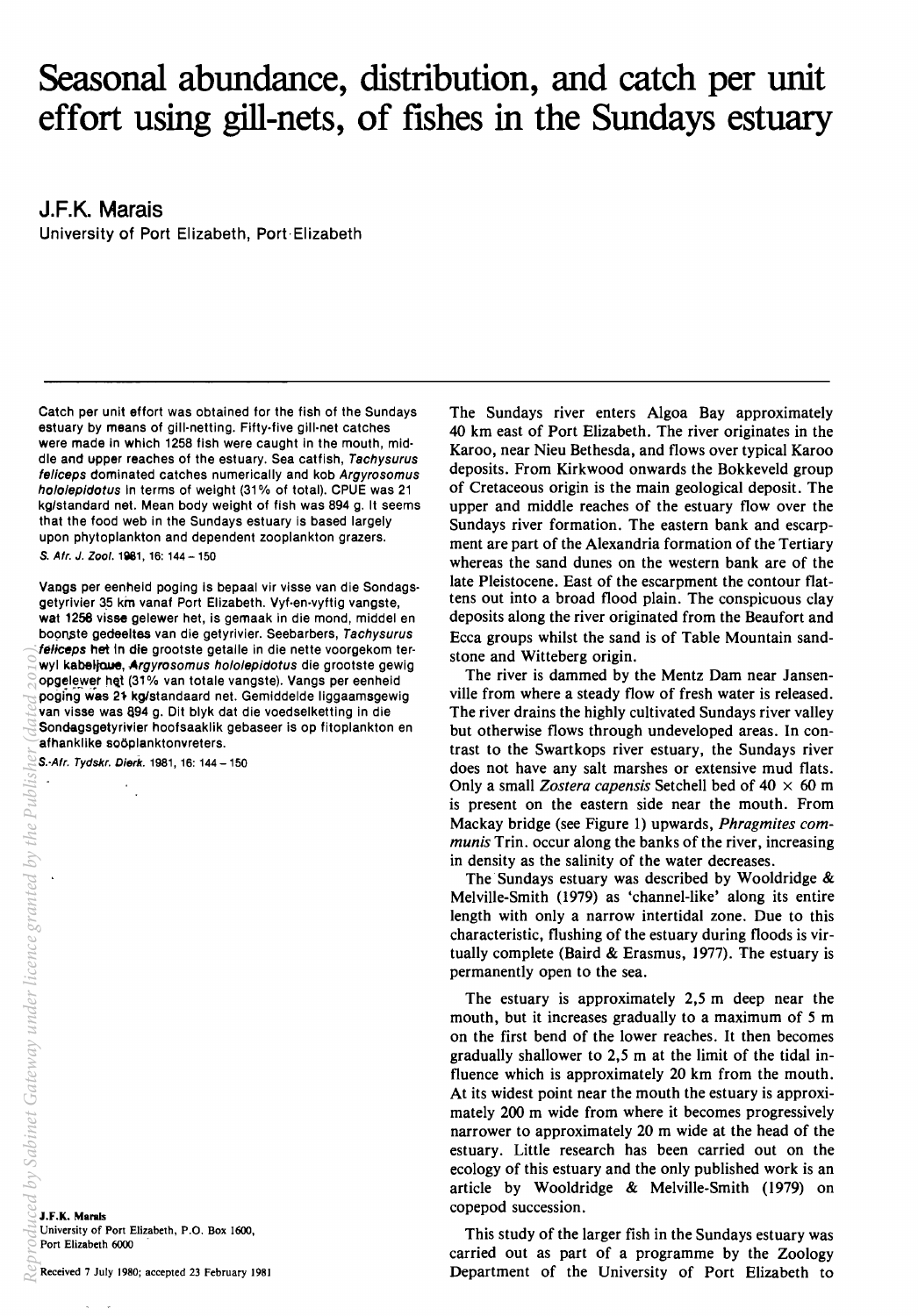

Figure 1 Geographical position of Sundays estuary and position of sampling sites.

evaluate factors that determine the relative abundance of species comprising the nekton community of Eastern Cape estuaries. A similar study on the fish of the Swartkops estuary (Marais & Baird 1980) supplies data for comparison between the two estuaries. Both estuaries open in Algoa Bay with the Sundays 25 km to the northeast of the Swartkops estuary (Figure 1).

#### Methods

Catch per unit effort (numbers and weight/net) of fish in the estuary was obtained from 55 gill-net catches. Gillnets were set occasionally from December 1976 to September 1978 and monthly from December 1978 to December 1979 except for July 1979 when heavy floods prevented sampling. Each gill-net consisted of five 10 m sections 3 m deep with stretched mesh sizes of 55, 70, 85, 110 and 150 mm. Each net covered 150  $m<sup>2</sup>$  and was set for 12-h periods (dusk till dawn). One unit of effort is regarded as the number or weight of fish caught by the 150-m2 net during a 12 h-period. Body weights of fish which were partly eaten by isopods were estimated from length-weight regressions calculated earlier from undamaged fish (Marais & Baird 1980).

Netting sites were selected to cause least interference with boat traffic on the estuary. Salinity was the main criterion taken into consideration to ensure that the sites were representative of the lower reaches (Stations 1 and 2, respectively 0,5 and 3 km from the mouth), middle (Station 3, 9 km from the mouth) and upper reaches (Station 4, 15 km from the mouth of the estuary). The positions of the nets are shown in Figure 1. Water depth at Stations 1, 3 and 4 were between 2 and 3 m and at Station 2 between 3 and 4 m. Only 4 catches were made in the upper reaches (representative of the area above the regular influence of the sea) because of poaching of nets and the later introduction of this area to the regular sampling programme.

Surface water temperature and salinity were measured on each occasion. CPUE is presented separately for each station and as monthly means, the data being pooled for all four stations. Data on individual species were recorded separately.



Figure 2 Graphical illustration of mean monthly temperature and salinity values recorded at Stations I, 2 and 3 in the Sundays estuary. •—• salinity; o---o temperature.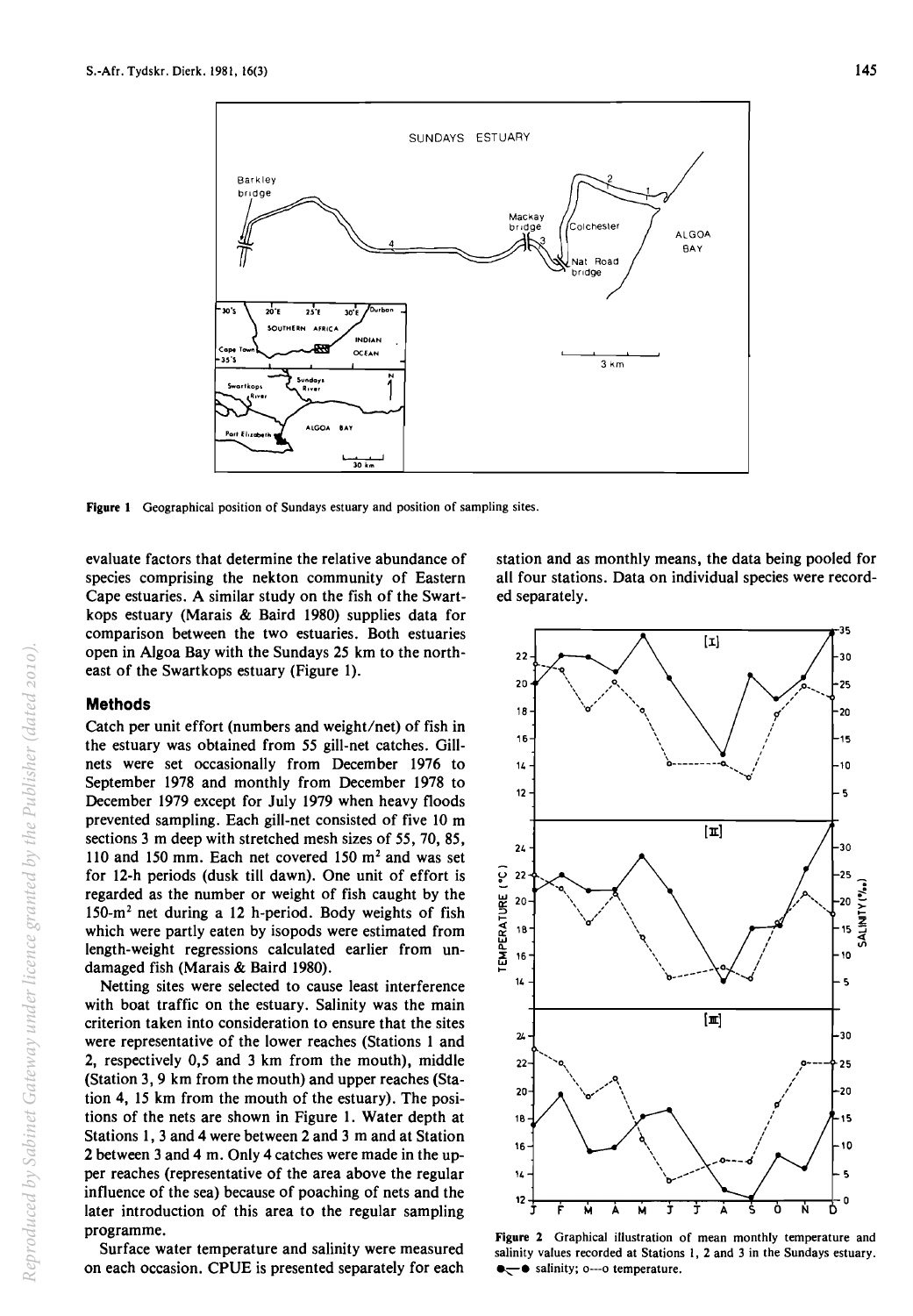## **Results**

Figure 2 reflects water temperature and salinity for Stations  $1 - 3$ . On the two occasions that fish were netted at Station 4, the surface salinity was less than  $5\%$  and the temperature similar to that at Station 3. Figure 2 shows that highest temperatures were recorded during November  $-$  April and the lowest during June  $-$  September. A wider range (13 - 23 °C) was recorded at Station 3, it being further away from the sea.

Surface salinity values (Figure 2) were still less than  $20^{\circ}/_{\text{oo}}$  at Stations 1 and 2 seven weeks after the last of two successive floods during July and August 1979. As can be expected, salinity at Station 3 was influenced to a larger extent by freshwater inflow and was never higher than  $20^{\circ}/\infty$ . It was also more affected by the July-August floods than Stations 1 and 2 (see Figure 2).

Table 1 presents mean CPUE (number and weight) for each species on a monthly basis. Lowest catches were made during May and September and highest during February and June. No definite pattern emerges from the results except that large differences were observed between months.

The length-frequency distribution of the ten most abundant species is shown in Figure 3. A much larger range of sizes were caught of *Lichia amia, Pomadasys*  *commersonni and Argyrosomus hololepidotus* than of the mullet species, *Rhabdosargus holubi, Elops machnata* and *Tachysurus jeliceps.* The former three species have a bigger circumference and normally grow to a larger size than the other species mentioned.

In Table 2, CPUE of different stations are compared. Total number and weight of each species caught are also given. Largest catches were made at Station 4. Unfortunately only 4 catches were made at this station during the study period which would represent the fish of the more freshwater upper regions of the estuary. Second largest catches were made at Station 3, followed by Station 1 (nearest to the mouth) and lastly Station 2, also in the lower reaches of the estuary.

Table 2 also shows that 475 of the 1258 fish caught by 55 gill-net efforts, were mullets and thus contributed  $27\%$ of the total catch in numbers. They contributed  $15\%$  in terms of weight. However, the most abundant single species was the sea catfish, *Tachysurus jeliceps (226),*  followed by the flathead mullet, *Mugi/ cephalus (191),*  the southern mullet, *Liza richardsoni* (185) and the kob, *Argyrosomus hololepidotus* (175). *A. hololepidotus*  dominated catches in terms of weight (351 kg), followed by the spotted grunter, *Pomadasys commersonni*  (165 kg). Largest mean body weights were recorded for

|                  | January<br>(3) |                           | February<br>(4)  |             | March<br>$(4)^*$ |                 | April<br>$(9)^*$ |               |                  | May<br>$(5)$ <sup>*</sup> |          | June<br>$(5)^*$ |     | August<br>$(3)^+$ |                  | September<br>(4)    |                  | October<br>$(6)$ <sup>+</sup> |                  | November December<br>$(3)$ <sup>*</sup> |     | $(9)^*$     |  |
|------------------|----------------|---------------------------|------------------|-------------|------------------|-----------------|------------------|---------------|------------------|---------------------------|----------|-----------------|-----|-------------------|------------------|---------------------|------------------|-------------------------------|------------------|-----------------------------------------|-----|-------------|--|
|                  | n              | mass<br>$\left( g\right)$ | $\boldsymbol{n}$ | mass<br>(g) | $\boldsymbol{n}$ | mass<br>(g)     | $\boldsymbol{n}$ | mass<br>$(g)$ | $\boldsymbol{n}$ | mass<br>(g)               | n        | mass<br>$(g)$   | n   | mass<br>(g)       | $\boldsymbol{n}$ | mass<br>(g)         | $\boldsymbol{n}$ | mass<br>(g)                   | $\boldsymbol{n}$ | mass<br>(g)                             | n   | mass<br>(g) |  |
| M. cephalus      | 3.7            | 1540                      | 4,8              | 2023        | 2,0              | 1216            | 1,7              | 708           |                  |                           | 21,4     | 6067            |     |                   | 1,5              | 849                 |                  |                               | 1,3              | 540                                     | 2.8 | 1870        |  |
| L. richardsoni   | 0.3            | 104                       | 4,0              | 1108        | 5.0              | 1819            | 3,2              | 1085 1.2      |                  |                           | 548 11.0 | 3924            |     |                   | 0,5              | 194                 | 1,0              | 260                           | 4,0              | 998                                     | 3,8 | 1686        |  |
| L. tricuspidens  | 1,0            | 1887                      | 0.5              | 410         | 0.8              | 992             | 2.9              | 5550          | 2.2              | 4035                      | 0,4      | 871             |     |                   |                  |                     | 0.7              | 403                           | 0,7              | 917                                     | 1,9 | 2040        |  |
| L. dumerili      |                |                           | 1,0              | 178         |                  |                 | 0,4              | 81            |                  |                           | 0.4      | 81              |     |                   |                  |                     |                  |                               | 2,3              | 347                                     | 0.1 | 32          |  |
| V. buchanani     |                |                           | 0,3              | 28          |                  |                 |                  |               |                  |                           | 0,2      | 502             |     |                   |                  |                     | 0,2              | 292                           | 0,3              | 57                                      |     |             |  |
| M. capensis      |                |                           |                  |             |                  |                 |                  |               |                  |                           |          |                 |     |                   |                  |                     | 0,2              | 44                            | 0.7              | 311                                     |     |             |  |
| T. feliceps      |                | 5,3 2540 18,0             |                  | 7848        | 4,0              | 1029            | 2,3              |               | 845 2,8          | 1072                      | 0,4      |                 |     | 156 17.3 9002 0.3 |                  | 46                  | 0,7              | 329                           | 1,7              | 807                                     | 2,6 | 1238        |  |
| A. hololepidotus | 2,3            | 3846                      | 2,3              | 4560        | 4,5              | 5847            | 5,1              | 9261 0.8      |                  | 1118                      | 4,0      | 4628            |     |                   |                  | 2,3 14143 2,3 10011 | 2,0              | 4746                          | 1,3              | 1897                                    | 3.6 | 4253        |  |
| P. commersonni   | 3,3            | 4011                      | 1.5              | 2456        | 1,5              | 1044            | 0.4              |               | 402 0.4          | 568                       | 0,8      | 570             | 7.0 | 8085 1.0          |                  | 1625                |                  | 6.0 12055                     | 1,3              | 1233                                    | 2.8 | 2123        |  |
| M. aquila        | 0,7            | 225                       | 4,8              | 1617        | 0,5              | 160             | 0,9              |               | 229 0.2          | 61                        | 0,2      | 24              | 0,3 |                   | 95 0,5           | 114                 | 0,5              | 112                           | 3,7              | 1072                                    | 2,0 | 608         |  |
| L. amia          | 2,0            | 2100                      | 3,8              | 900         | 1.8              | 1098            |                  |               |                  |                           | 0,4      | 202             |     |                   |                  |                     | 0,3              | 615                           |                  | 6.3 12333                               | 1,1 | 907         |  |
| E. machnata      | 3,0            | 6277                      | 1,3              | 3744        | 0.3              | 470             | 0,1              | 171           |                  |                           | 0,2      | 185             | 0,7 | $1667$ 0.5        |                  | 1275                | 1,5              | 3653                          | 4,3              | 9940                                    | 1,3 | 2240        |  |
| R. holubi        | 0,3            | 17                        | 2.0              | 101         | 0,3              | 20              | 0,2              | 18            |                  |                           |          |                 |     |                   | 1,0              | 66                  | 0,2              | 13                            |                  |                                         | 0,9 | 43          |  |
| M. falciformis   |                |                           | 1,3              | 72          | 0,8              | 17 <sub>1</sub> | 0,2              | 10            |                  |                           |          |                 | 0,3 | 8                 |                  |                     |                  |                               |                  |                                         | 0,2 | 15          |  |
| C. carpio        |                |                           |                  |             |                  |                 |                  |               |                  |                           |          |                 |     |                   |                  |                     |                  |                               |                  |                                         | 1,0 | 2422        |  |
| P. saltatrix     | 0,7            | 647                       |                  |             |                  |                 |                  |               |                  |                           | 0.2      | 620             |     |                   | 0,3              | 500                 | 0,3              | 271                           |                  |                                         | 0,2 | 248         |  |
| L. lithognathus  |                |                           |                  |             |                  |                 |                  |               | 0,2              | 17                        | 0,2      | 290             |     |                   | 0.3              | 34                  | 0.2              | 44                            |                  |                                         | 0,3 | 49          |  |
| P. indicus       |                |                           | 0.3              | 635         | 0,5              | 272             |                  |               | 0,2              | 84                        |          |                 |     |                   | 0,3              | 78                  |                  |                               |                  |                                         | 0,1 | 32          |  |
| L. umbratus      |                |                           |                  |             |                  |                 |                  |               |                  |                           | 0,4      | 80              |     |                   |                  |                     |                  |                               |                  |                                         |     |             |  |
| D. trifasciatus  |                |                           |                  |             |                  |                 |                  |               | 0,2              | 8                         |          |                 |     |                   |                  |                     |                  |                               |                  |                                         |     |             |  |
| Caranx           |                |                           | 0,3              | 9           |                  |                 | 0,1              | 8             |                  |                           |          |                 |     |                   |                  |                     |                  |                               |                  |                                         |     |             |  |
| L. annulatus     |                |                           | 0,3              | 365         |                  |                 |                  |               | 0,2              | 8                         |          |                 |     |                   |                  |                     |                  |                               |                  |                                         |     |             |  |
| M. cyprinoides   |                |                           |                  |             |                  |                 |                  |               |                  |                           |          |                 | 0,3 | 417               |                  |                     |                  |                               |                  |                                         | 0,1 | 42          |  |
| D. sargus        |                |                           |                  |             |                  |                 |                  |               |                  |                           |          |                 |     |                   |                  |                     |                  |                               |                  |                                         |     |             |  |
| T. vitrirostris  |                |                           |                  |             |                  |                 |                  |               |                  |                           | 0,2      | 15              |     |                   |                  |                     |                  |                               |                  |                                         |     |             |  |
| D. cervinus      |                |                           |                  |             |                  |                 |                  |               |                  |                           |          |                 |     |                   | 0.3              | 11                  |                  |                               |                  |                                         |     |             |  |
| Total            | 23             | 23194 46                  |                  | 26054 22    |                  | 13984 18        |                  | 18368 8       |                  | 7511 40                   |          | 18215 28        |     | 33417 9           |                  | 14803 14            |                  | 22837 28                      |                  | 30452 25                                |     | 19848       |  |

**Table 1** CPUE (number and mass) of fish caught monthly using gill-net over 12·h periods with 55 nettings at four localities in the Sundays river estuary

Reproduced by Sabinet Gateway under licence granted by the Publisher (dated 2010)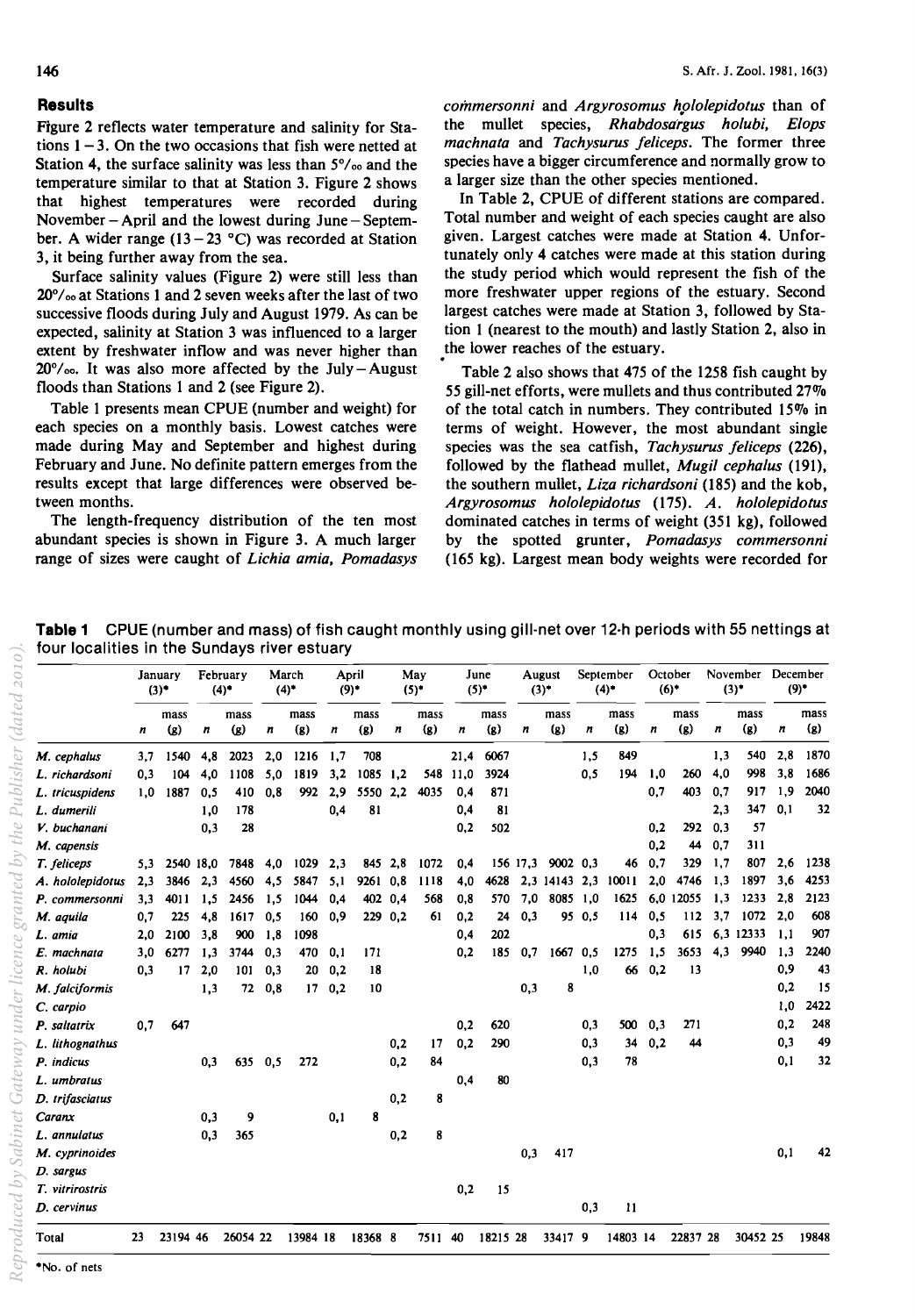the carp *Cyprinus carpio* (2422 g), *E. mach nata* (2158 g) and *A. hololepidotus* (2010 g). Lowest mean weights were found for the zebra, *Diplodus cervinus* (44 g) and the Cape moony, *Monodactylus /alciformis* (48 g).

### **Discussion**

The lowest temperature recorded during the study period was 12°C (Station 1, September 1978) and highest 23 °C (Station 3, January 1979 and Stations 1 and 2, February, 1979). In both summer and winter months, the temperature in the Sundays river was 2 °C lower than in the Swartkops river (Figure 2 and Marais & Baird 1980). This is probably because the Sundays river is deep and channel-like whereas the temperature of water in the shallow flood plains of the Swartkops river is more readily increased by solar radiation. Warm water outflow from the power station at Swartkops could also be partly responsible for this situation (Malan 1979).

Stronger freshwater inflow is indicated by the lower salinities recorded at all Sundays river stations compared to Swartkops (Figure 2 and Marais & Baird 1980). During the study period salinity was only higher than  $30\%$  in the mouth area on two occasions (May and December 1979). At Station 3 it was never above  $20^{\circ}/\infty$ .

A study of Table 1, which presents the data monthly, shows, as in the case of the Swartkops estuary (Marais & Baird 1980), an absence of definite seasonal trends. The fact that species belonging to the family Mugilidae shoal and could be caught by a particular net at any time, could elevate CPUE values for that month artificially without necessarily reflecting the abundance of that species in the estuary at that time. A few catch results will illustrate the point: In June 1977, 106 *MugU cephalus* were caught at Station 3 and during April 1977, 53 *Liza richardsoni* at Station 3. The abundance of some other species may change considerably in a particular area and have a profound effect on catches. For example during February 1979, 34 *Tachysurus/eliceps* were caught at Station 2, in November 1979, 18 *Lichia amia* were caught at Station 2 and during March 1979 12 *Argyrosomus hololepidotus*  (21,5 kg) at Station 3. Whitfield & Blaber (1978) observed that *A. hololepidotus* occurs singly and in shoals. Shoaling may also be practised by L. *amia* and *T. /eliceps*  since this activity may aid feeding success as Redakov (1973) demonstrated. The occasional occurrence of exceptionally large fish in the nets may also increase catch returns for that particular month and station considerably. A few examples will illustrate this point. Dur-

**Table 2** CPUE (number and mass) of fish caught per gill-net at four localities in the Sundays river estuary. Total number of fish caught, as well as individual body mass are also given

| <b>Species</b>   | Station 1<br>$17*$ |             |      | Station 2<br>$16*$                 |      | Station 3<br>$18*$       |      | Station 4<br>$4*$ | Total            |             |                 |                     |
|------------------|--------------------|-------------|------|------------------------------------|------|--------------------------|------|-------------------|------------------|-------------|-----------------|---------------------|
|                  | n                  | mass<br>(g) | n    | mass<br>$\left( \mathbf{g}\right)$ | n    | mass<br>(2)              | n    | mass<br>(g)       | $\boldsymbol{n}$ | mass<br>(g) | Mean<br>per net | Mass(g)<br>per ind. |
| M. cephalus      | 2,0                | 860         | 1,0  | 437                                | 6,7  | 2066                     | 5,3  | 3753              | 191              | 73813       | 1342            | 387                 |
| L. richardsoni   | 4,4                | 1222        | 0,9  | 379                                | 5,2  | 2063                     | 0,8  | 169               | 185              | 64643       | 1175            | 349                 |
| L. tricuspidens  | 0,7                | 691         | 0,2  | 146                                | 2,2  | 337                      | 4,8  | 9918              | 74               | 114425      | 208             | 1546                |
| L. dumerili      | 0,3                | 53          | 0,6  | 107                                |      |                          | 0,8  | 142               | 18               | 3172        | 58              | 176                 |
| V. buchanani     | 0,2                | 267         |      |                                    |      |                          |      |                   | 4                | 4540        | 83              | 1135                |
| M. capensis      | 0,1                | 39          | 0,1  | 42                                 |      |                          |      |                   | 3                | 1335        | 24              | 445                 |
| Mugildae         | 7,7                | 3131        | 2,8  | 1110                               | 14,1 | 7500                     | 11,7 | 13982             | 475              | 261928      | 4762            | 551                 |
| T. feliceps      | 3,7                | 1602        | 6,6  | 2921                               | 2,9  | 1348                     | 1,5  | 486               | 226              | 100168      | 1821            | 443                 |
| A. hololepidotus | 1,7                | 358         | 2,0  | 4614                               | 3,8  | 807                      | 11.8 | 17928             | 175              | 351731      | 6395            | 20                  |
| P. commersonni   | 2,1                | 3506        | 2,3  | 395                                | 2,8  | 2318                     | 0,3  | 89                | 124              | 164946      | 2999            | 1330                |
| M. aquila        | 2,8                | 8028        | 1,3  | 405                                | 0,1  | 14                       |      |                   | 68               | 17884       | 370             | 290                 |
| L. amia          | 3,2                | 3845        | 0,4  | 498                                | 0,2  | 139                      |      |                   | 62               | 75838       | 1379            | 1223                |
| E. machnata      | 1,1                | 2157        | 0,9  | 2156                               | 0,8  | 1715                     | 0,3  | 384               | 48               | 103567      | 1883            | 2158                |
| R. holubi        | 0,8                | 48          | 0,6  | 36                                 | 0,1  | $\overline{\phantom{a}}$ |      |                   | 25               | 1527        | 28              | 61                  |
| M. falciformis   | 0,2                | 8           | 0,6  | 29                                 |      |                          |      |                   | 13               | 624         | $\mathbf{11}$   | 48                  |
| C. carpio        |                    |             |      |                                    |      |                          | 2,3  | 5450              | 9                | 21800       | 396             | 2422                |
| P. saltatrix     | 0,4                | 619         | 0,1  | 24                                 | 0,1  | 35                       |      |                   | 9                | 11529       | 210             | 1281                |
| L. lithognathus  | 0,1                | 13          | 0,3  | 135                                |      |                          |      |                   | $\overline{7}$   | 2373        | 43              | 339                 |
| P. indicus       | 0,1                | 64          | 0,2  | 203                                | 0,1  | 17                       |      |                   | 6                | 4649        | 85              | 775                 |
| L. umbratus      |                    |             |      |                                    | 0,1  | 22                       |      |                   | 2                | 400         | 7               | 200                 |
| D. trifasciatus  |                    |             | 0,1  | 8                                  |      |                          |      |                   | $\overline{2}$   | 125         | 2               | 63                  |
| Caranx spp.      |                    |             | 0,1  | $\mathbf{2}$                       |      |                          | 0,3  | 17                | $\mathbf{2}$     | 105         | 2               | 53                  |
| L. annulatus     | 0,1                | 86          | 0,1  | 8                                  |      |                          |      |                   | $\mathbf{1}$     | 1460        | 27              | 1460                |
| M. cyprinoides   |                    |             | 0,1  | 78                                 |      |                          |      |                   | $\mathbf{1}$     | 1250        | 23              | 1250                |
| D. sargus        |                    |             | 0,1  | 23                                 |      |                          |      |                   | 1                | 374         | $\overline{7}$  | 374                 |
| T. vitrirostris  |                    |             | 0,1  | 4                                  |      |                          |      |                   | 1                | 76          | $\mathbf{1}$    | 76                  |
| D. cervinus      |                    |             | 0,1  | $\overline{\mathbf{2}}$            |      |                          |      |                   | $\mathbf{1}$     | 44          | $\mathbf{1}$    | 44                  |
|                  | 23,6               | 19466       | 18,3 | 16197                              | 25,3 | 21192                    | 28,2 | 38336             | 1258             | 1124872     | 20453           | 894                 |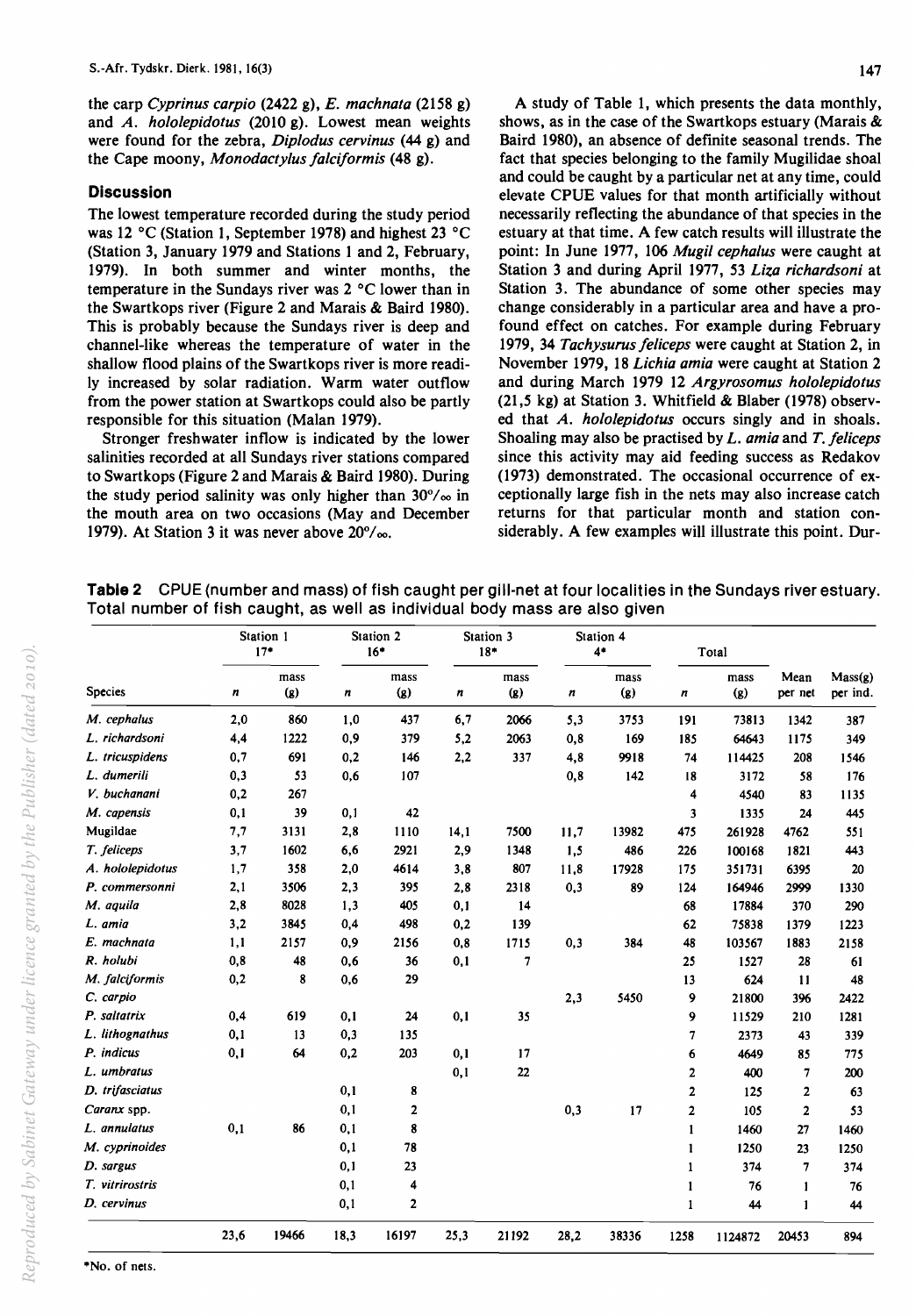

Figure 3 Size frequency distribution of ten most abundant species caught by means of gill-nets in the Sundays estuary.

ing April 1978 a kob of 24 kg was caught at Station 3 and during September 1979 one of 29 kg. A cob of 22 kg was caught at Station 2 during August 1979. A study of Table 1 shows that cob catches for these months were much higher than for any other month.

The mean CPUE of the Sundays river estuary (20,5 kg, Table 2) is  $57\%$  higher than that for the Swartkops river estuary (13,1 kg, Marais & Baird 1980). However, in the 55 gill-net catches made in the Sundays river, slightly fewer fish (1258) were caught than in 50 catches in the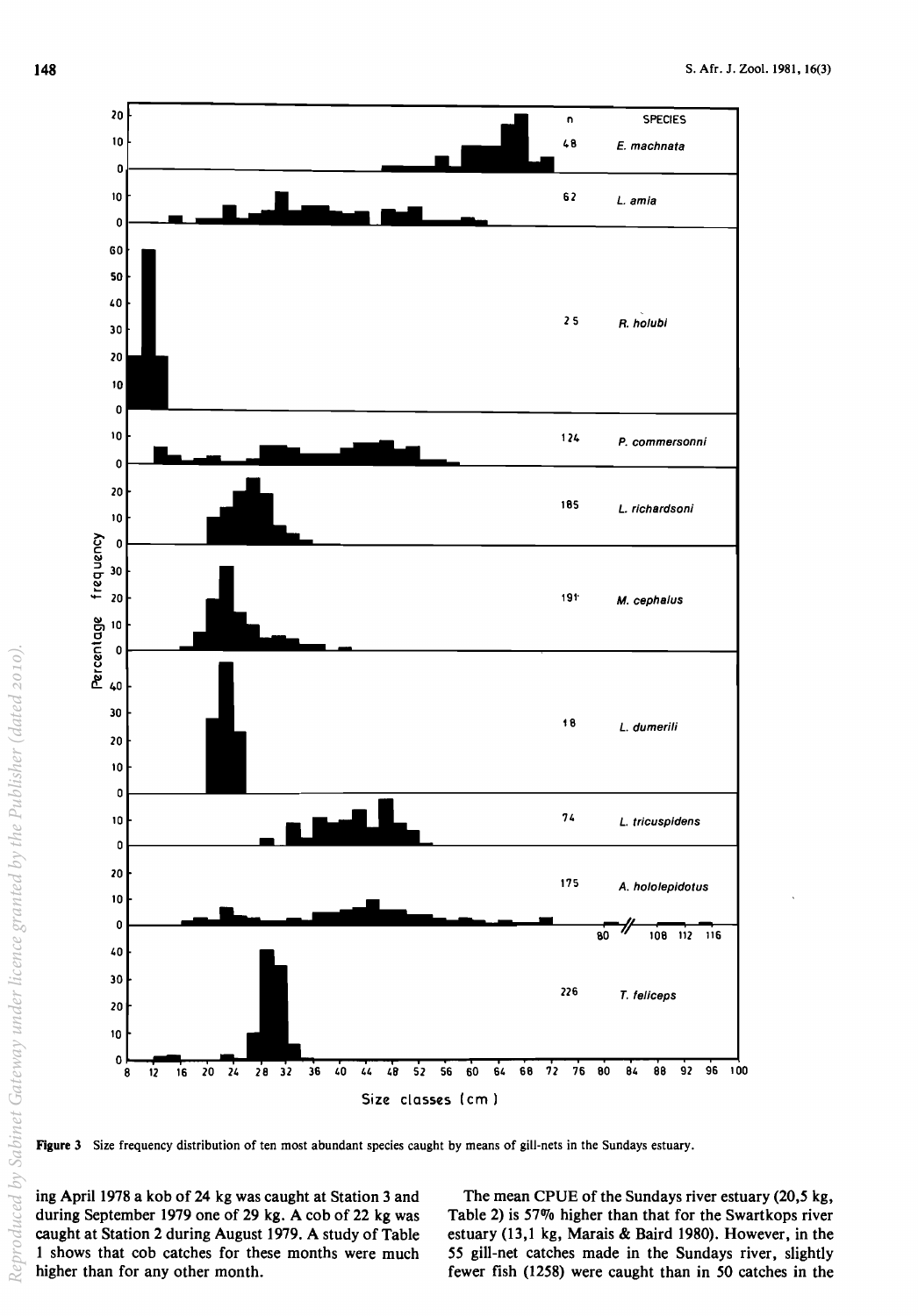Swartkops river (1269). High mean body weight of fish caught in the Sundays river (894 g per ind.) compared to the Swartkops river (515 g) explains this apparent discrepancy. This was especially evident in the mean weights of the following species: *L. tricuspidens,* 1546 g in the Sundays river cf. 261 g in the Swartkops; *A. hololepidotus,* 2010 cf. 628; *P. commersonni,* 1330 cf. 879; *L. amia,* 1223 cf. 502; and *Pomatomus saitatrix,* 1281 cf. 559 g. Only in a few species was the situation reversed: T. *jeliceps* 443 g in the Sundays river cf. 561 g in the Swartkops; *R. holubi* 61 cf. 88 g, and *Monodactylus jalciformis* 48 cf. 63 g.

Interesting differences are evident when fish abundance in the Sundays river (Table 2) is compared to the Swartkops river (Marais & Baird 1980). In both estuaries the family Mugilidae dominates the catches numerically and is second in terms of weight. However, sea catfish replace spotted grunter as the second most numerous species, followed by *Mugil cephalus, L. richardsoni, A. hololepidotus* and only then *P. commersonni.* In terms of weight *A. hololepidotus* contributed 31% of the total catch, followed by *P. commersonni* (15%), *L. tricuspidens* (10%) and *E. machnata (9%).* 

An obvious reason why *P. commersonni* predominated in the catches (29% of weight and 17% of total number) in the Swartkops river, while it only contributed 10% to the Sundays river catches (15% of weight), is the relatively low standing crop and production (Baird pers. comm.) of the mudprawn, *Upogebia ajricana,* in the Sundays river estuary. *Upogebia ajricana* was shown to be the most important food item of spotted grunters in the Swartkops estuary (Van der Westhuizen & Marais 1977).

Numbers of sea catfish increased from 6% in the Swartkops river to 18% in the Sundays river. Apart from their scavenging mode of feeding, sea catfish also consume mysids, crabs, small fish and *U. ajricana* (J. Marais, unpubl. data). *Upogebia ajricana* was mostly found in the stomachs after floods. Wooldridge & Melville-Smith (1979) found that the zooplankton biomass, due largely to a bigger contribution of mysids, is greater in the Sundays river than in the Swartkops river. This as well as the large numbers of mullets at Stations 3 and 4 (see Table 2) probably also explains the relative increase in kob from the Swartkops estuary (4% total number, 5% of weight) to the Sundays estuary (14% in numbers and 31% in weight). Main prey items of kob smaller than 40 cm SL are mysids, *Gilchristella aestuarius* and juvenile mullet (J. Marais, unpubl. data). Talbot (pers comm. 1980) found relatively larger numbers of G. *aestuarius* in the Sundays river than in the Swartkops river. Whitfield & Blaber (1978), demonstrated that the percentage frequency of occurrence of fish was 91 and of Crustacea 15 in the diet of A. *hololepidotus* at Lake St. Lucia. Two of the important fishes found in the stomach were G. *aestuarius* and mullets. At Stations 3 and 4 larger catches of both cob and mullets were made than at Stations 1 and 2. The greater abundance of prey items like G. *aestuarius* and mysids thus seems to be partly responsible for the large numbers of kob and sea catfish in the Sundays river.

Largest CPUE were obtained at Stations 3 and 4, mainly because of the contribution of *A. hololepidotus*  and *L. tricuspidens.* At Station 4, the fresh-water carp, *Cyprinus carpio,* also made a considerable contribution to the catches (see Table 2). At the moment the complete dominance of *T. jeliceps* at Station 2 cannot be explained.

Species such as *Elops machnata, Lichia amia* and *Pomatomus saitatrix* seemed to be particularly stenohaline, occurred more in the mouth area and were not as evenly distributed throughout the estuary as in the Swartkops estuary. This could be due to the more pronounced salinity gradient found in the Sundays estuary (see Figure 2). Wallace (1974) showed that *E. mach nata*  was less euryhaline than species like *A. hololepidotus* and *Pomadasys commersonni* and Van der Elst (1976) gave the salinity tolerance of *Pomatomus saitatrix* as between 19,5 to 35°/00. Spotted grunter occurred fairly evenly, probably because they are more euryhaline (Wallace 1974) and because narrow strips of substrate colonized by *U. ajricana* occur along most parts of the middle and lower reaches of the Sundays estuary. The scarcity of macrophytic vegetation in the largest part of the Sundays estuary probably explains the small number (0,5 per net) of *R. holubi* caught compared to Swartkops (2,0 per net).

From considerations of their own and other published studies, Odum & Heald' (1975) concluded that there appear to be two basic types of estuarine food webs. The first type, characteristic of shallow, muddy estuaries, is based primarily upon vascular plant detritus *(Spartina, Zostera,* etc.) and macroalgae rather than on phytoplankton. The second type, according to Odum & Heald (1975) is found in deeper estuaries with clearer water where a grazing food web is more likely (in contrast to the first type where detritivores predominate) and based upon phytoplankton and dependent zooplankton grazers. With the limited amount of information available at present it seems that the Swartkops river conforms more to the first category and the Sundays river to the second.

Emmerson (unpubl. data) found that the nutrients  $NH_3$ , NO<sub>2</sub>, total P and PO<sub>4</sub> are 10 – 15 times higher in the Sundays river than in the Swartkops. This high nutrient concentration could be responsible for the dense phytoplankton booms occurring in this estuary (Wooldridge, pers. comm.). During one such bloom (March 1980) Pearce (pers. comm.) found chlorophyll-a values of up to 35 times higher in the Sundays than in the Swartkops river during the same month. A higher standing crop of phytoplankton could lead to the greater zooplankton biomass in the Sundays river compared to the Swartkops river, as was found by Wooldridge (1980). However, this aspect of nutrient concentrations and phytoplankton production in the two estuaries is now being investigated and the results from these studies will hopefully shed light on these assumptions.

Both detritus and phytoplankton, utilized directly by *M. cephalus* (Odum 1970) are abundantly present in the muddier upper regions of the Sundays estuary area. Phytoplankton is the main food source of *L. tricuspidens*  (Masson & Marais 1975). Emmerson (unpubl. data 1980) found much higher nutrient levels in the upper regions of the estuary with a decline towards the mouth. Wallace (1975) found that juvenile fishes abound in areas like the upper regions of the Sundays estuary where marginal vegetation in the form of reeds *(Phragmites communis)*